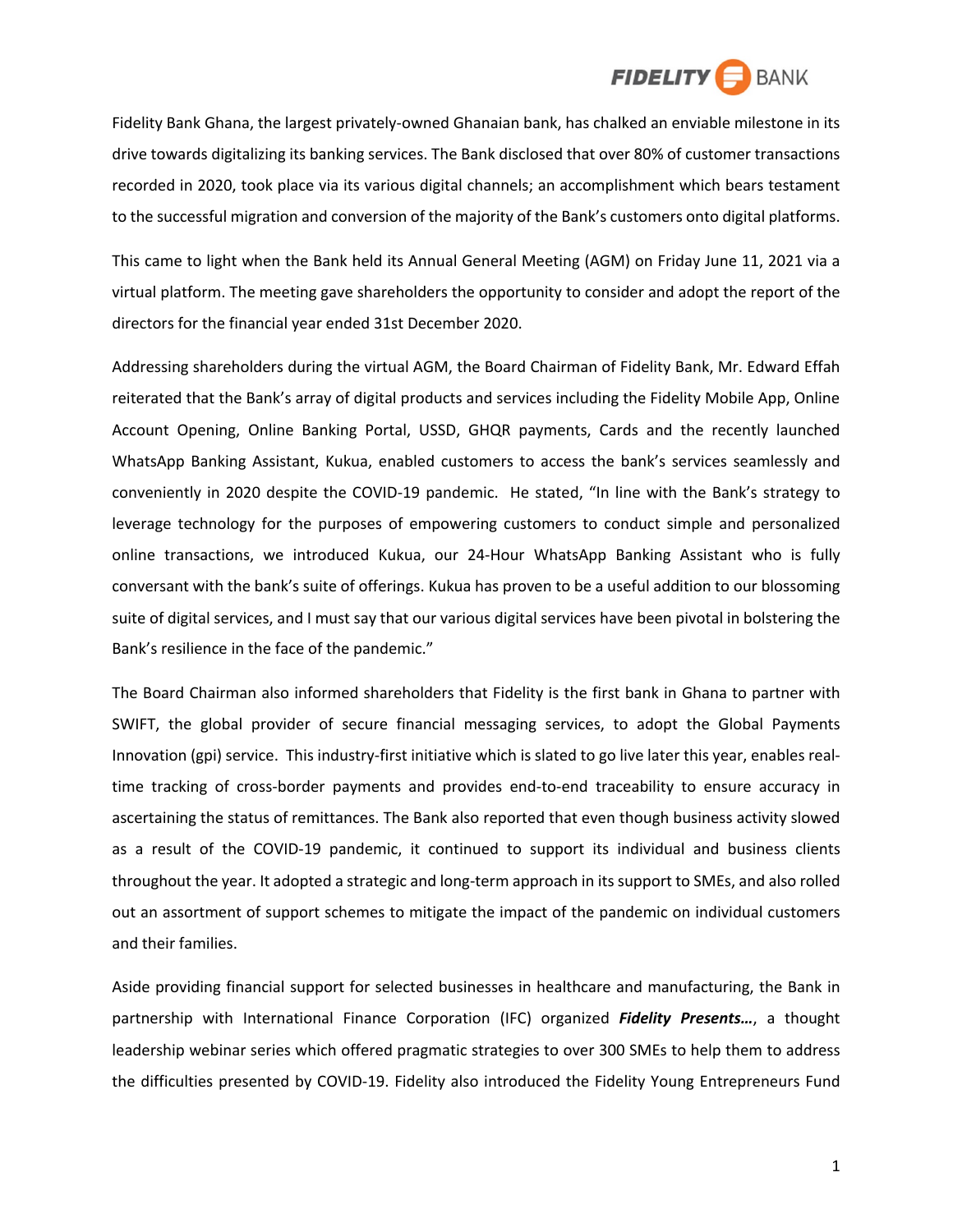

(FYEF) to support young people involved in building scalable businesses. FYEF provides beneficiaries with funding support as well as tailor-made consultancy and advisory services to aid in growing their businesses.

In addition to these business support initiatives, the bank also undertook many social impact activities aimed at supporting government in the fight against COVID-19. Highlighting some of these activities at the AGM, Julian Opuni, the Managing Director of Fidelity Bank Ghana, averred, "as the custodian of the Ghana COVID-19 Private Sector Fund, we donated GH¢1million to support the construction of Ghana's first Infectious Disease Centre located at the Ga East Municipal Hospital in Accra. Additionally, to show our appreciation to healthcare workers for being at the forefront of the pandemic, we launched an auto loan package for members of the Ghana Medical Association. This auto loan package allows members of the Ghana Medical Association to acquire vehicles at concessionary interest rates in recognition of their sacrificial efforts for the country." Mr. Opuni also enumerated several philanthropic donations to medical facilities and educational institutions across the country.

On the bank's fiscal performance, the Board Chairman, reported that notwithstanding the turbulence that hit the banking sector in 2020, the bank proved resilient and posted strong financials. According to Mr. Effah, at the onset of the COVID-19 crisis, the bank was operationally sound and financially strong. These factors, coupled with strategic and data-driven business decision-making enabled Fidelity to weather the storm and continue along its growth trajectory, reporting year-on-year growth in key financial metrics. Consequently, the Bank recorded a profit before tax of GHC 382 million in 2020, representing a 19% increase from the GHC 322 million recorded in 2019. He indicated that the Bank's profitability improved on the back of asset quality, increased revenue and enhanced efficiency, with the cost-to-income ratio declining further to 51% by the end of the year.

To conclude the AGM, shareholders were given an overview of the honors that the Bank earned in 2020, from both local and international awarding institutions. The Bank received Best Bank in Ghana Award at the African Banking Awards organized by EMEA Finance, Excellence in Customer Service Award at the Ghana Business Awards, the Best Self-Servicing Banking Technology Implementation (Web Account) Award from the Asian Banker and the Best Banking Product Ghana (Online Account Opening Solution) Award from International Business Magazine, among many other awards.